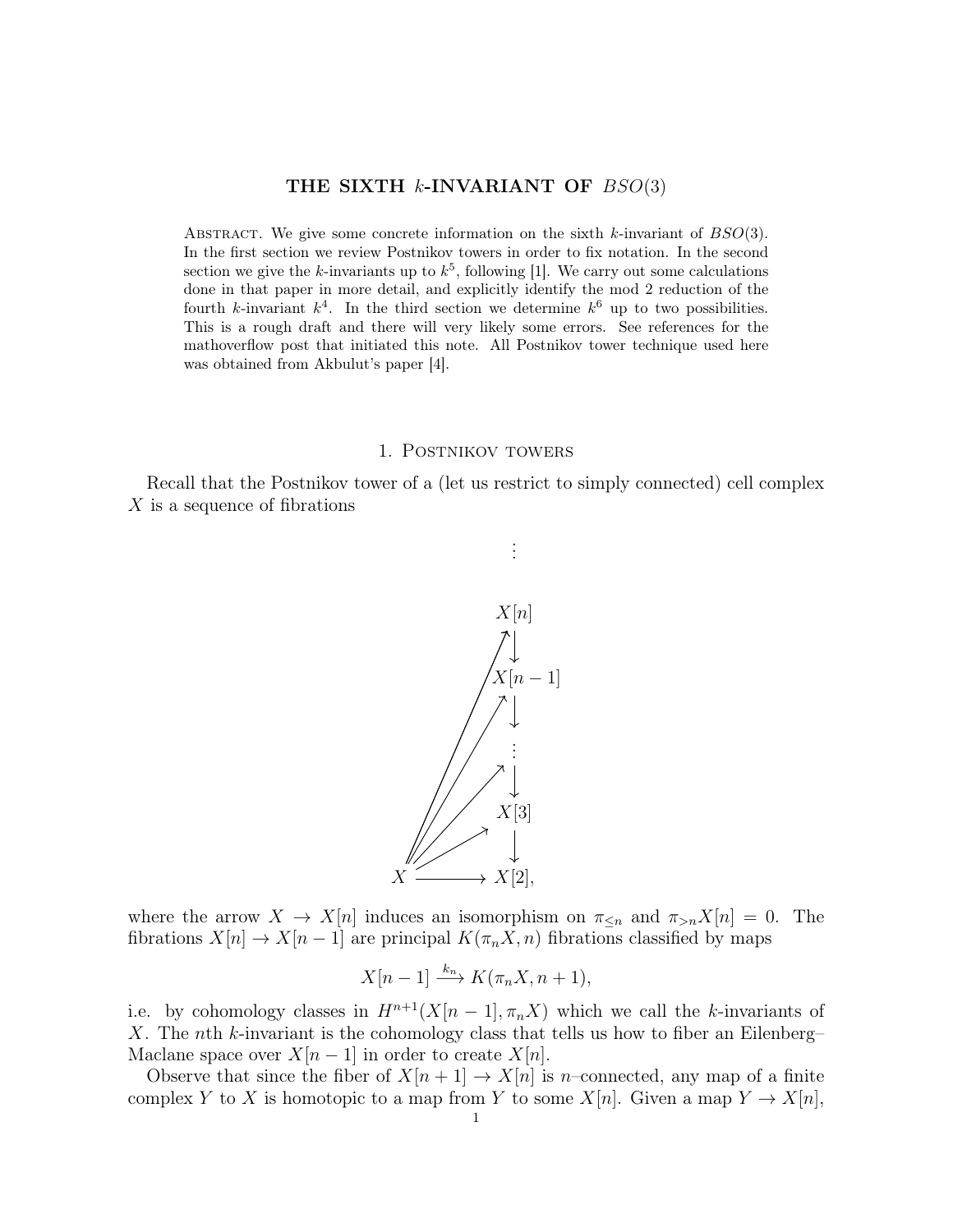this will lift through the fibration  $X[n+1] \to X[n]$  if and only if the pullback of the k-invariant  $k^{n+1}$  vanishes in Y.

The k-invariants of the Postnikov tower of  $X$  can be identified in the following way: Suppose we have the map  $X \stackrel{f_n}{\to} X[n]$  in the Postnikov tower. Since  $\pi_{n+1}X = 0$  and the map induces an isomorphism on  $\pi_{\leq n}$ , the fiber F of the map is n–connected (meaning,  $\pi_{\leq n}F = 0$ ). So,  $H_{n+1}(F;\mathbb{Z}) = \pi_{n+1}F$ , which in turn equals  $\pi_{n+1}X$ . Now, in  $H^{n+1}(F; \pi_{n+1}F)$  there is a canonical class, observed through the identification

$$
H^{n+1}(F; \pi_{n+1}F) = Hom_{\mathbb{Z}}(H_{n+1}F, \pi_{n+1}F).
$$

The canonical class is the inverse of the Hurewicz homomorphism  $\pi_{n+1}F \to H_{n+1}F$ (which is an isomorphism here since  $F$  is *n*–connected). Call this cohomology class the fundamental class of F. The k-invariant  $k^{n+2}$  is then the transgression of the fundamental class of F in the spectral sequence for the fibration  $F \to X \to X[n]$ . We can approach this class by considering the following segment of the Serre long exact sequence:

$$
H^{n+1}(F; \pi_{n+1}F) \stackrel{\tau}{\longrightarrow} H^{n+2}(X[n]; \pi_{n+1}F) \stackrel{f_n^*}{\longrightarrow} H^{n+2}(X; \pi_{n+1}F).
$$

This transgression of the fundamental class, i.e. the  $k$ -invariant, will also be the transgression of the fundamental class (by construction) of the fiber in the fibration  $K(\pi_{n+1}F, n+1) \to X[n+1] \to X[n]$  that we obtain.

# 2. THE  $k$ -INVARIANTS FOR  $BSO(3)[5]$

Let us now restrict to the space  $BSO(3)$ . Calculating its Postnikov tower is a somewhat doable task– we know the cohomology of  $BSO(3)$ , and the fundamental class of the fiber of  $BSO(3) \rightarrow BSO(3)[n]$  is the generator of  $\pi_{n+1} BSO(3) = \pi_n SO(3) = \pi_n S^3$ (for  $n \ge 2$ ). So, as long as we know  $\pi_n S^2$ , there is hope for calculating  $k^{n+2}$ .

To begin,  $BSO(3)[2]$  will be a  $K(\pi_2 BSO(3), 2)$ , i.e. a  $K(\mathbb{Z}_2, 2)$ . Since  $H^2(BSO(3); \mathbb{Z}_2)$  $=\mathbb{Z}_2$ , the map  $BSO(3) \rightarrow BSO(3)[2] = K(\mathbb{Z}_2, 2)$  can be none other than  $w_2$ , the second Stiefel–Whitney class. Now, consider the fibration  $F \to BSO(3) \stackrel{w_2}{\to} BSO(3)[2]$ , where F is the homotopy fiber of  $w_2$ . Since  $\pi_3BSO(3) = 0$  (this is in fact the only higher homotopy group of  $BSO(3)$  that vanishes), the fiber F is in fact 3–connected, not just 2-connected. We see that  $\pi_4 F = \pi_4 BSO(3) = \pi_3 S^3 = \mathbb{Z}$ . Therefore the k-invariant to obtain  $BSO(3)[3] = BSO(3)[4]$  from  $BSO(3)[2]$  will be a map

$$
BSO(3)[2] \xrightarrow{k^4} K(\mathbb{Z}, 5),
$$

i.e. a class in  $H^5(K(\mathbb{Z}_2, 2); \mathbb{Z})$ .

The bad news is that integral  $k$ –invariants are hard to identify, stemming from the complicated integral cohomology of Eilenberg–Maclane spaces. The good news is that this is the only integral k–invariant that will show up in the Postnikov tower of  $BSO(3)$ (since  $\pi_{>5}BSO(3)$  is torsion), and this particular k–invariant was calculated classicaly (see [3]) for much of what is discussed in this section.) The  $k$ -invariant is the Pontryagin square

$$
H^2(-; \mathbb{Z}_2) \xrightarrow{P} H^4(-; \mathbb{Z}_4)
$$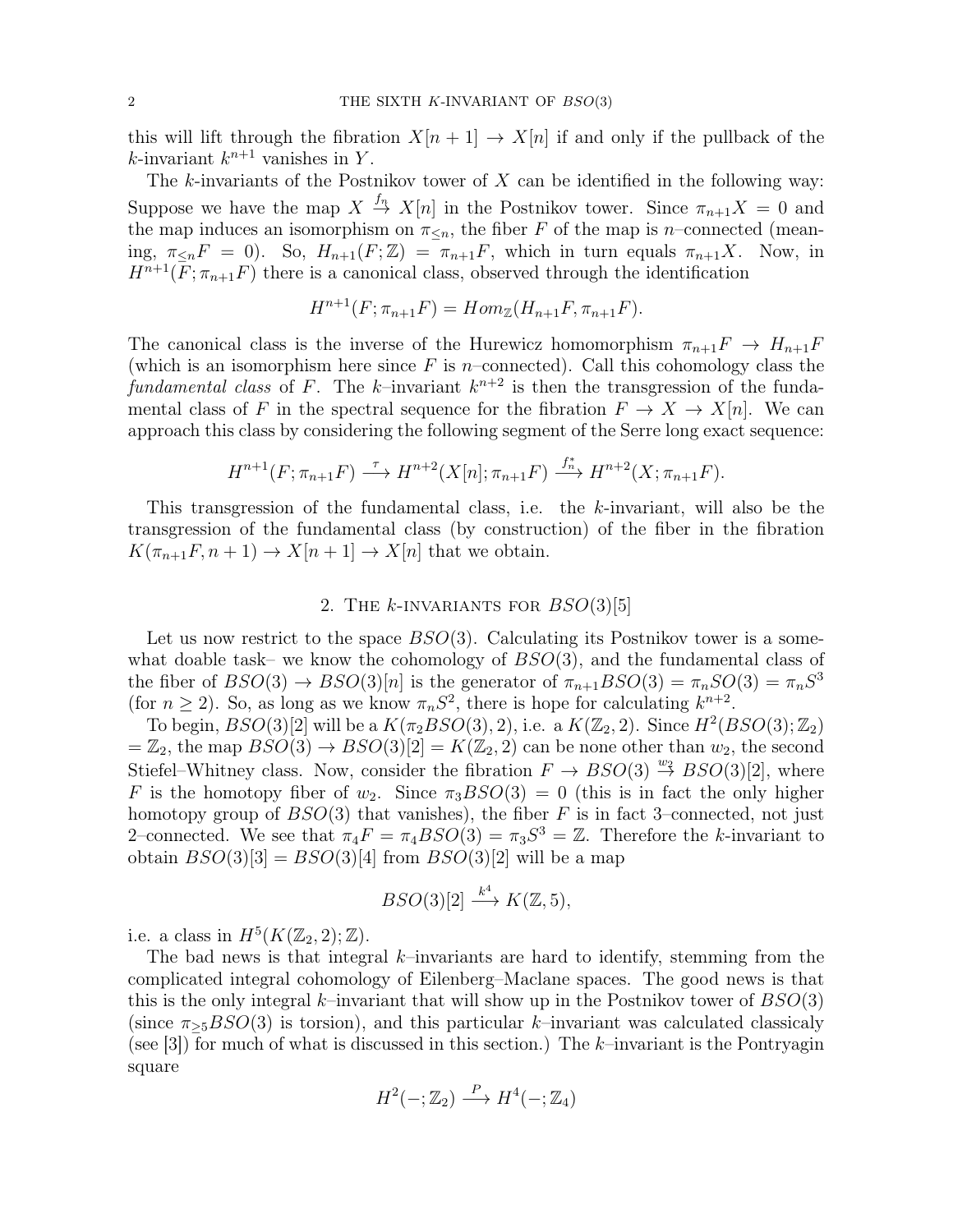followed by the coboundary map  $H^4(-; \mathbb{Z}_4) \longrightarrow H^5(-; \mathbb{Z})$  coming from the long exact sequence in cohomology associated to the short exact sequence of groups

$$
0 \to \mathbb{Z} \to \mathbb{Z} \to \mathbb{Z}_4 \to 0.
$$

Now we move on to  $k^5$ . The homotopy fiber F of  $BSO(3) \rightarrow BSO(3)[4]$  is 4connected, with  $\pi_5 F = \pi_5 BSO(3) = \mathbb{Z}_2$ , and so  $k^5$  is a cohomology class in  $H^6(BSO(3)[4];\mathbb{Z}_2)$ . We calculate  $H^6(BSO(3)[4];\mathbb{Z}_2)$  by using the spectral sequence in  $\mathbb{Z}_2$  cohomology associated to the fibration  $K(\mathbb{Z},4) \to BSO(3)[4] \to K(\mathbb{Z}_2,2)$ .

Recall that  $H^*(K(\mathbb{Z}_2, n); \mathbb{Z}_2)$  is singly generated by the fundamental class as an algebra that is a module over the Steenrod algebra. So, a basis of  $H^*(K(\mathbb{Z}_2, 2); \mathbb{Z}_2)$  is given by products of  $Sq<sup>I</sup> i<sub>2</sub>$ , where  $Sq<sup>I</sup>$  is any admissible composition of Steenrod squares, and  $i<sub>2</sub>$ is the fundamental class. Similarly,  $H^*(K(\mathbb{Z}, n); \mathbb{Z}_2)$  is singly generated by the mod 2 reduction of the fundamental class  $i_n$  as an algebra that is a module over the Steenrod algebra, with the caveat that  $Sq^1 i_n = 0$  (since  $i_n$  admits an integral lift). Here is the relevant part of the  $E_2$  page of the spectral sequence for  $K(\mathbb{Z},4) \to BSO(3)[4] \to$  $K(\mathbb{Z}_2, 2)$  over  $\mathbb{Z}_2$ :

| $6\phantom{.}$   |                  |  |  |                                                                                                                                                                                                                                            | $Sq^2i_4$                                                                                                                                                                                                                     |
|------------------|------------------|--|--|--------------------------------------------------------------------------------------------------------------------------------------------------------------------------------------------------------------------------------------------|-------------------------------------------------------------------------------------------------------------------------------------------------------------------------------------------------------------------------------|
|                  |                  |  |  |                                                                                                                                                                                                                                            | $5$ and $6$ and $7$ and $7$ and $7$ and $7$ and $7$ and $7$ and $7$ and $7$ and $7$ and $7$ and $7$ and $7$ and $7$ and $7$ and $7$ and $7$ and $7$ and $7$ and $7$ and $7$ and $7$ and $7$ and $7$ and $7$ and $7$ and $7$ a |
| $\overline{4}$   |                  |  |  |                                                                                                                                                                                                                                            |                                                                                                                                                                                                                               |
|                  |                  |  |  | $3$ and $3$ and $3$ and $3$ and $3$ and $3$ and $3$ and $3$ and $3$ and $3$ and $3$ and $3$ and $3$ and $3$ and $3$ and $3$ and $3$ and $3$ and $3$ and $3$ and $3$ and $3$ and $3$ and $3$ and $3$ and $3$ and $3$ and $3$ a              |                                                                                                                                                                                                                               |
| $\overline{2}$   |                  |  |  | $\mathcal{O}(\mathcal{O}(n^2))$ . The set of the set of the set of the set of the set of the set of the set of the set of the set of the set of the set of the set of the set of the set of the set of the set of the set of the set of th |                                                                                                                                                                                                                               |
| $\mathbf{1}$     |                  |  |  | $\mathcal{L}^{\mathcal{L}}$ , where the contribution of the contribution of the contribution of the contribution of the contribution of the contribution of the contribution of the contribution of the contribution of the contribution   |                                                                                                                                                                                                                               |
| $\boldsymbol{0}$ |                  |  |  |                                                                                                                                                                                                                                            | $\cdot$ $i_2$ $Sq^1i_2$ $i_2^2$ $Sq^2Sq^1i_2$ , $(Sq^1i_2)^2$ , $(Sq^1i_2)i_2^2$ ,                                                                                                                                            |
|                  |                  |  |  |                                                                                                                                                                                                                                            | $i_2Sq^1i_2$ $i_2^3$ $(Sq^2Sq^1i_2)i_2$                                                                                                                                                                                       |
|                  | $\boldsymbol{0}$ |  |  |                                                                                                                                                                                                                                            | $1 \quad 2 \quad 3 \quad 4 \quad 5 \quad 6 \quad 7$                                                                                                                                                                           |

It will help to first determine the transgression of the fundamental class  $i_4$ , i.e.  $d_5i_4$ (where  $d_5$  denotes the differential on  $E_5$ , which goes 5 units right and 4 units down). Recall that integrally, the transgression of  $i_4$  is  $\delta P i_2$ . To figure out what it is modulo 2, we observe a few things: First of all, the transgression mod 2 is non-zero. Indeed, otherwise  $K(\mathbb{Z}_2, 2) \times K(\mathbb{Z}, 4)$  would be the homotopy 4-type of  $BSO(3)$  at the prime 2. However, the relation  $w_2^2 = p_1 \mod 2$  in the cohomology of  $BSO(3)$  tells us that this cannot be. Secondly, note that  $Sq^1(d_5i_4) = 0$  since  $d_5i_4$  has an integral lift, namely  $\delta P i_2$ . A basis for  $H^5(K(\mathbb{Z}_2, 2); \mathbb{Z}_2)$  is given by  $Sq^2Sq^1 i_2$  and  $i_2Sq^1 i_2$ , and we see, using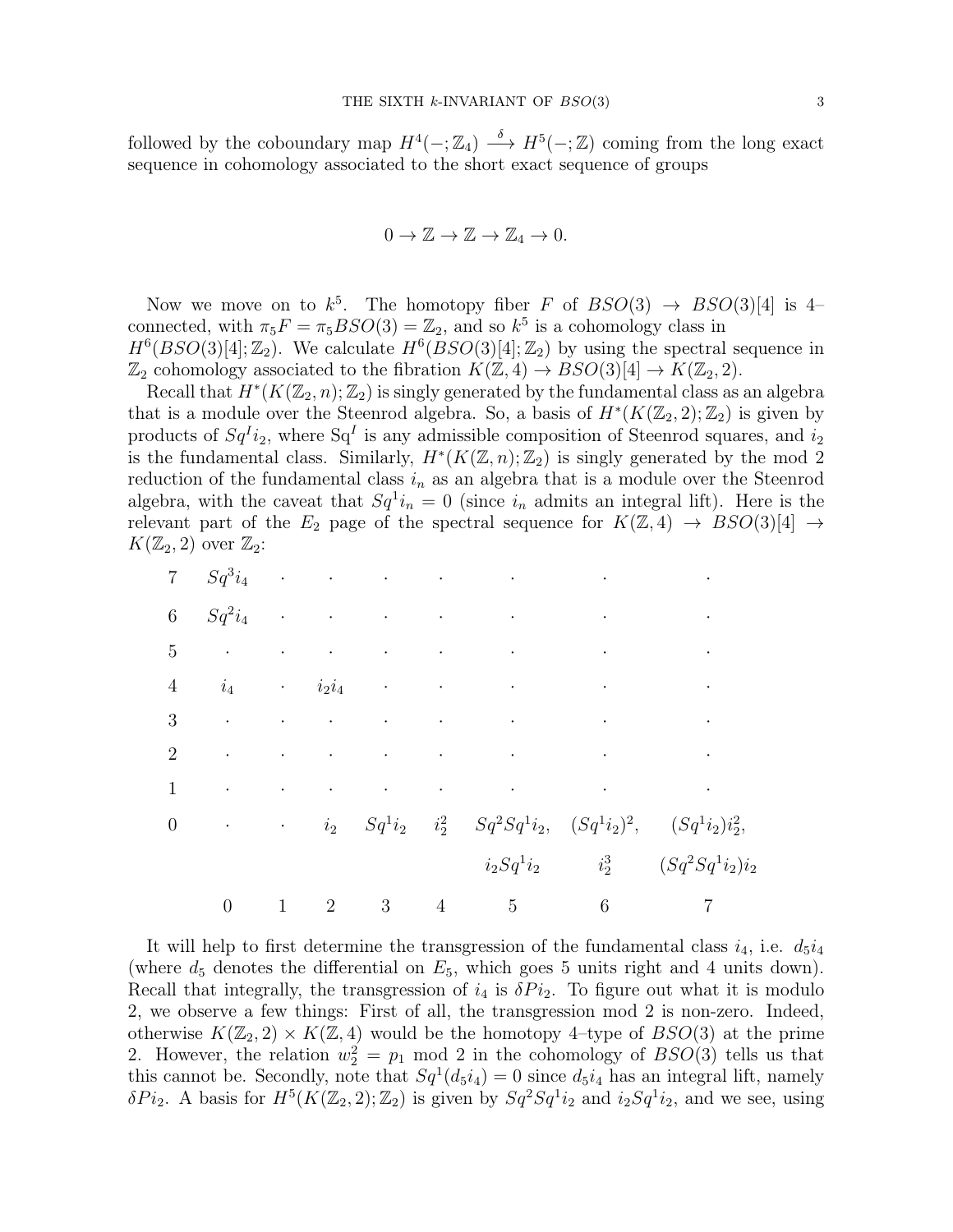the Adem relations  $Sq^1 Sq^2 = Sq^3$  and  $Sq^1 Sq^1 = 0$ , that

$$
Sq1(Sq2Sq1i2) = Sq3Sq1i2 = (Sq1i2)2 \neq 0,
$$
  
\n
$$
Sq1(i2Sq1i2) = Sq1i2Sq1i2 + i2Sq1Sq1i2 = (Sq1i2)2 \neq 0.
$$

We conclude that

$$
d_5i_4 = \delta Pi_2 \text{ mod } 2 = Sq^2Sq^1i_2 + i_2Sq^1i_2.
$$

As we see in the above diagram for the spectral sequence of the fibration  $K(\mathbb{Z}, 4) \rightarrow$  $BSO(3)[4] \to K(\mathbb{Z}_2, 2)$ , the classes  $(Sq^1i_2)^2$  and  $i_2^3$  will survive to  $E_{\infty}$  and define classes in  $H^6(BSO(3)[4];\mathbb{Z}_2)$ , namely  $p^*(Sq^1i_2)^2$  and  $p^*\tilde{i}_2^3$ , where p is the map  $BSO(3)[4] \rightarrow$  $K(\mathbb{Z}_2, 2)$ . Recall that p was in fact the map that picks out the second Stiefel–Whitney class  $w_2$ , and so these classes in  $H^6(BSO(3)[4];\mathbb{Z}_2)$  are  $w_2^3$  and  $(Sq^1w_2)^2 = w_3^2$ . (The map  $BSO(3) \rightarrow BSO(3)[4]$  is a 4-equivalence, so we do indeed have  $w_2$  and  $w_3$  in the cohomology of  $BSO(3)[4]$ .)

The other classes that might contribute to  $H^6(BSO(3)[4];\mathbb{Z}_2)$  are  $i_2i_4$  and  $Sq^2 i_4$ . We see that

$$
d_5(i_2i_4) = i_2d_5i_4 = i_2Sq^2Sq^1i_2 + i_2^2Sq^1i_2,
$$

which is non-zero since  $H^*(K(\mathbb{Z}_2, 2); \mathbb{Z}_2)$  is free as a  $\mathbb{Z}_2$  polynomial ring over the variables  $Sq<sup>I</sup> i<sub>2</sub>$ . So,  $i<sub>2</sub>i<sub>4</sub>$  does not contribute to cohomology. As for  $Sq<sup>2</sup>i<sub>4</sub>$ , we first remark that  $Sq^k d = dSq^k$  in spectral sequence calculations, whenever both sides of the equation make sense. For example, we have

$$
d_7Sq^2i_4 = Sq^2d_5i_4 = Sq^2Sq^2Sq^1i_2 + Sq^2(i_2Sq^1i_2)
$$
  
=  $i_2^2Sq^1i_2 + Sq^1i_2Sq^1Sq^1i_2 + i_2Sq^2Sq^1i_2 = i_2(i_2Sq^1i_2 + Sq^2Sq^1i_2).$ 

We used the Adem relation  $Sq^2 Sq^2 Sq^1 = 0$ . Now, recall that  $d_5i_4 = i_2Sq^1 i_2 + Sq^2 Sq^1 i_2$ , and so on  $E_7$ ,  $i_2Sq^1i_2 + Sq^2Sq^1i_2$  is the zero class. Therefore  $d_7Sq^2i_4 = 0$  and  $Sq^2i_4$  gives the third and last basis element in  $H^6(BSO(3)[4];\mathbb{Z}_2)$ .

$$
H^{6}(BSO(3)[4]; \mathbb{Z}_{2}) = \text{span}(w_{2}^{3}, w_{3}^{2}, x),
$$

where x is a class that pulls back to  $Sq^2 i_4$  by the inclusion  $K(\mathbb{Z}, 4) \to BSO(3)[4]$  in the fibration  $K(\mathbb{Z}, 4) \rightarrow BSO(3)[4] \rightarrow K(\mathbb{Z}_2, 2)$ .

Now, the k-invariant  $BSO(3)[4] \stackrel{k^5}{\longrightarrow} K(\mathbb{Z}_2, 6)$  is some  $\mathbb{Z}_2$ -combination of  $w_2^3, w_3^2, x$ . In [1] it is argued that this class is non-zero (an alternative way of showing that a  $k$ -invariant is non-zero will be used in the next section), and the coefficient along  $x$  is non-zero.

## 3. THE SIXTH  $k$ -INVARIANT OF  $BSO(3)$

The map  $BSO(3) \rightarrow BSO(3)[5]$  has 5–connected homotopy fiber F which satisfies  $\pi_6F = \pi_6BSO(3) = \pi_5S^3 = \mathbb{Z}_2$ , and so the sixth k-invariant for  $BSO(3)$  is a class  $k^6 \in$  $H^7(BSO(3)[5];\mathbb{Z}_2)$ . We calculate  $H^7(BSO(3)[5];\mathbb{Z}_2)$  from the spectral sequence for the fibration  $K(\mathbb{Z}_2, 5) \rightarrow BSO(3)[5] \rightarrow BSO(3)[4]$ . Recall our notation for the cohomology of  $BSO(3)[4]$ : We determined it from the fibration  $K(\mathbb{Z}, 4) \stackrel{i}{\longrightarrow} BSO(3)[4] \stackrel{p}{\longrightarrow} K(\mathbb{Z}_2, 2)$ , and  $H^{6}(BSO(3)[4]; \mathbb{Z}_{2})$  is spanned by  $p^{*}i_{2}^{3}$ ,  $p^{*}(Sq^{1}i_{2})^{2}$ , and x, where  $i^{*}x = Sq^{2}i_{4}$ . Here  $i_2$  and  $i_4$  denote the mod 2 fundamental classes of  $K(\mathbb{Z}_2, 2)$  and  $K(\mathbb{Z}, 4)$  respectively.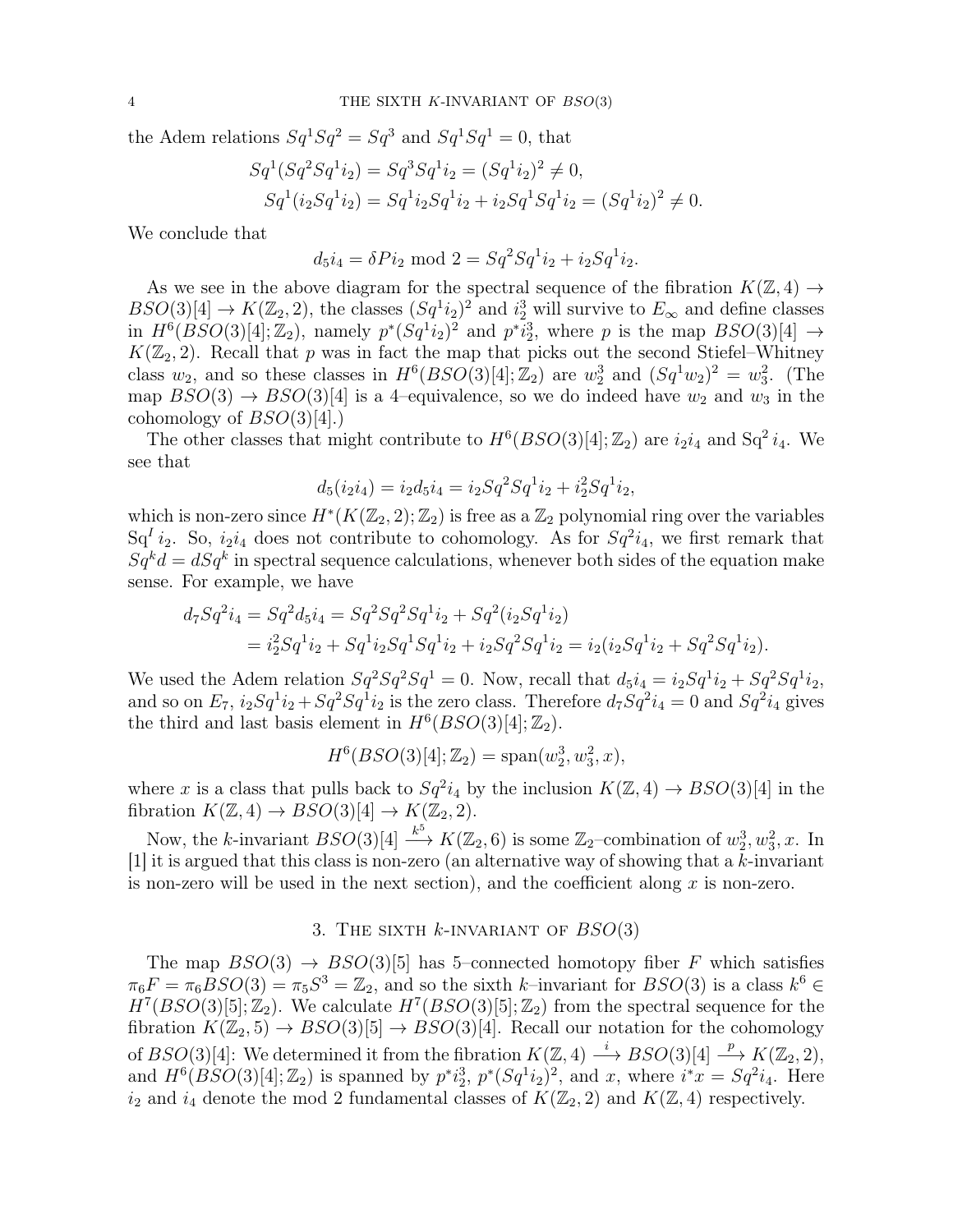Before considering the spectral sequence for  $K(\mathbb{Z}_2, 5) \rightarrow BSO(3)[5] \rightarrow BSO(3)[4]$ , we will need to figure out  $H^7(BSO(3)[4]; \mathbb{Z}_2)$ , so we revisit the spectral sequence  $K(\mathbb{Z}, 4) \rightarrow$  $BSO(3)[4] \rightarrow K(\mathbb{Z}_2, 2).$ 



Recall that  $d_5i_4 = Sq^2Sq^1i_2 + i_2Sq^1i_2$ . We also saw that  $d_7Sq^2i_4 = (Sq^1i_2)i_2^2 +$  $(Sq^2Sq^1i_2)i_2$ , and so  $K(\mathbb{Z}_2, 2)$  itself will contribute a single class to  $H^7(BSO(3)[4]; \mathbb{Z}_2)$ , namely  $[(Sq^1i_2)i_2^2] = [(Sq^2Sq^1i_2)i_2]$ . There are two more potential contributors to  $H^7(BSO(3)[4];\mathbb{Z}_2)$ , namely  $Sq^3i_4$  and  $(Sq^1i_2)i_4$ . First, we see that

$$
d_8Sq^3i_4 = Sq^3d_5i_4 = Sq^3(Sq^2Sq^1i_2 + i_2Sq^1i_2)
$$
  
=  $Sq^3Sq^2Sq^1i_2 + i_2Sq^3Sq^1i_2 + Sq^1i_2Sq^2Sq^1i_2$   
=  $i_2(Sq^1i_2)^2 + Sq^1i_2Sq^2Sq^1i_2$   
=  $(Sq^1i_2)(i_2Sq^1i_2 + Sq^2Sq^1i_2)$ .

This equation descends to one on the  $E_8$  page, and since the right hand factor is the zero class (thanks to  $d_7Sq^2i_4$ ), we have that  $Sq^3i_4$  gives a class in  $H^7(BSO(3)[4];\mathbb{Z}_2)$ .

As for  $(Sq^1i_2)i_4$ , we have

$$
d_5((Sq^1i_2)i_4) = Sq^1i_2d_5i_4
$$
  
= Sq^1i\_2(Sq^2Sq^1i\_2 + i\_2Sq^1i\_2)  
= Sq^1i\_2Sq^2Sq^1i\_2 + i\_2(Sq^1i\_2)^2,

which is non-zero on  $E_5$ .

Let us denote the class that  $Sq^3i_4$  creates by y. This is a class that pulls back to  $Sq^3i_4$  under the inclusion  $K(\mathbb{Z},4) \rightarrow BSO(3)[4]$ . Now we go to the spectral sequence for  $K(\mathbb{Z}_2, 5) \rightarrow BSO(3)[5] \rightarrow BSO(3)[4]$ .